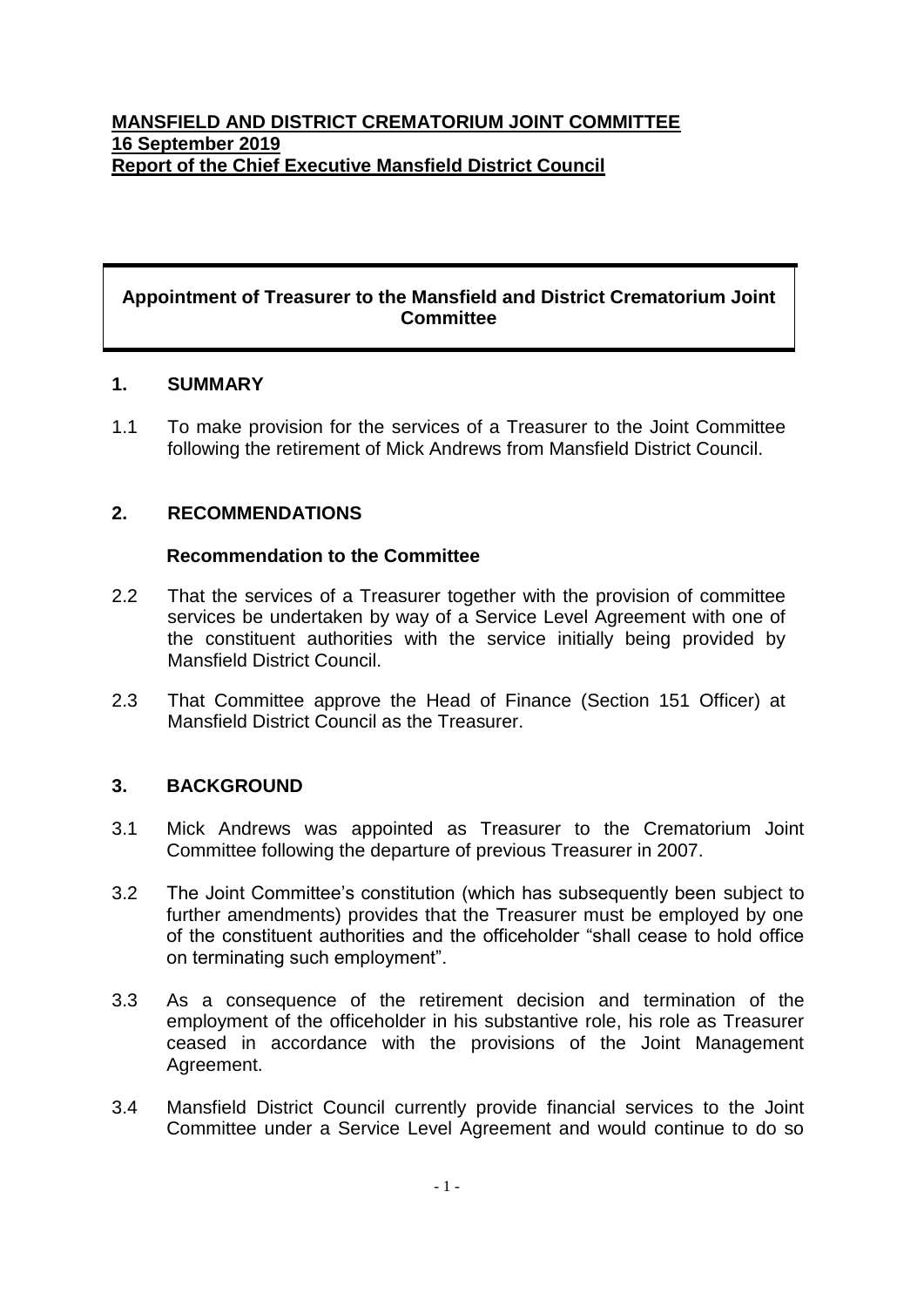with the Head of Finance (Section 151 Officer). The change in personnel as the Treasurer does not change any existing arrangements around the agreement.

## **4. OPTIONS AVAILABLE**

- 4.1 To accept the recommendations set out in the report.
- 4.2 That the nominated Officer is not approved.

### **5. RISK ASSESSMENT OF RECOMMENDATIONS AND OPTIONS**

| <b>Risk</b> | <b>Risk Assessment</b>                                                                                    | <b>Risk</b><br>Level | <b>Risk Management</b>                                                                                    |
|-------------|-----------------------------------------------------------------------------------------------------------|----------------------|-----------------------------------------------------------------------------------------------------------|
| Operational | Requirement to monitor<br>budgets and report to<br>committee which the<br>post of Treasurer<br>undertakes | High                 | Not adhering to current<br>agreement. Risk to the<br>financial monitoring without a<br>treasurer in place |

### **7. IMPLICATIONS**

- (a) Relevant Legislation No implications
- (b) Human Rights No implications.
- (c) Equality and Diversity
- (d) Climate change and environmental sustainability No implications.
- . (e) Crime and Disorder

No implications.

(f) Budget/Resource No additional budget required

# **8. COMMENTS OF STATUTORY OFFICERS**

- (a) Head of Paid Service. Decision maker.
- (b) Monitoring Officer No specific comments.